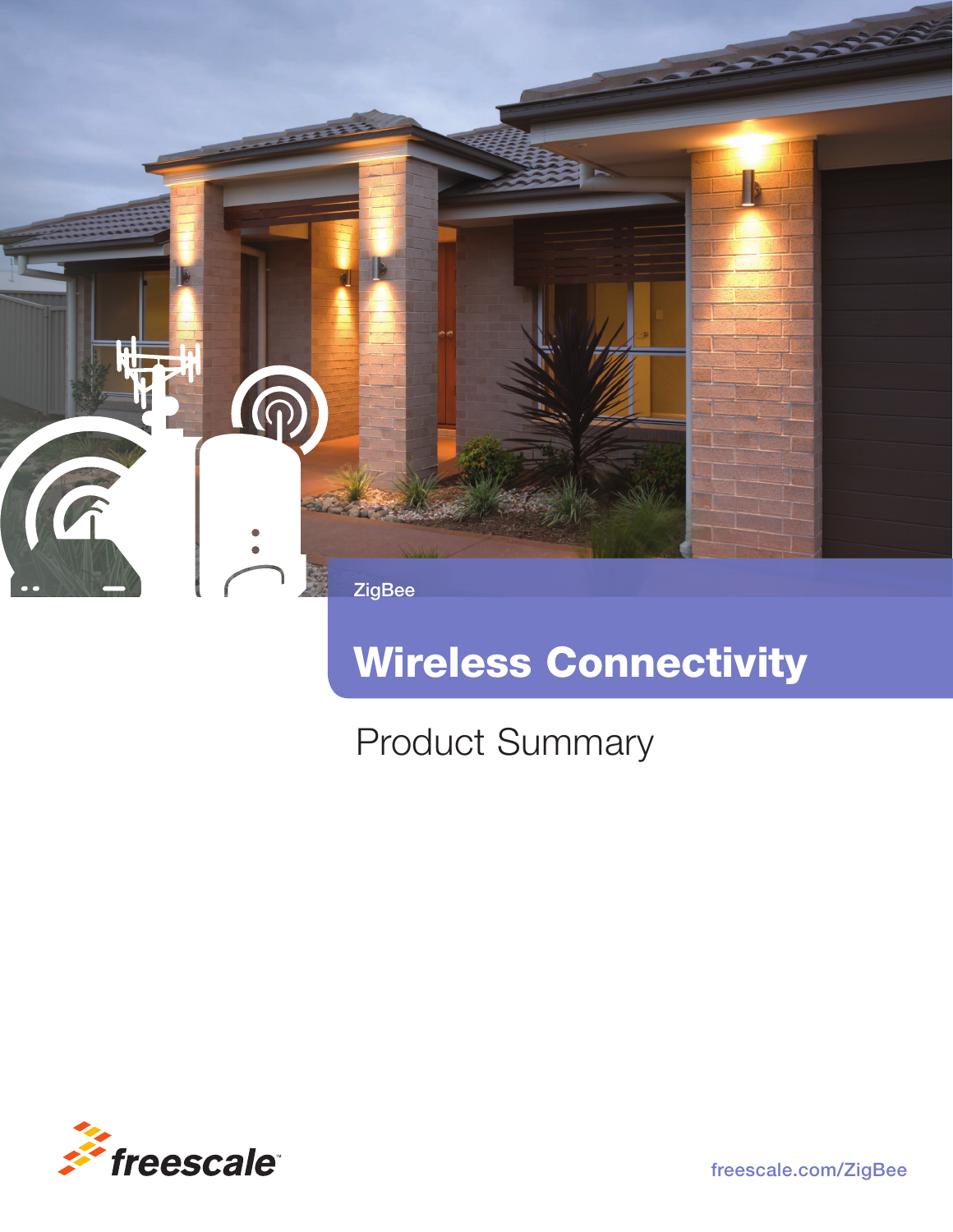### Wireless Connectivity

Freescale Semiconductor offers embedded designers the silicon, software and hardware to implement a complete 250 Kb/s, 2.4 GHz wireless network from simple to complex. With five protocol stack alternatives to choose from—the broadest IEEE® 802.15.4-based protocol offering in the market—Freescale draws on extensive RF and wireless experience accumulated from more than 50 years of developing semiconductor products. BeeKit graphical user interface (GUI) development software supports five protocol stacks, including simple media access controller (SMAC), IEEE 802.15.4 MAC, SynkroRF, BeeStack Consumer (ZigBee® RF4CE) and BeeStack (ZigBee/ZigBee Pro).

### BeeKit Codebases

#### IEEE 802.15.4-Compliant MAC (approx. 17–40 KB memory)

- IEEE 802.15.4-compliant physical layer (PHY) and MAC software
- Compliant to all IEEE 802.15.4 specifications
- Supports beaconed and non-beaconed networks
- Guaranteed time slots (GTS)
- Advanced Encryption Standard (AES) encryption

#### SynkroRF (approx. 32 KB memory)

- 802.15.4 based, easy to use • Provides complete network
- stack API with Black Box design option • Channel agility with dynamic
- interference avoidance
- Supports larger data transfers with fragmentation
- Low latency transmission features for enhanced performance in noisy environments

#### BeeStack Consumer (ZigBee RF4CE) (approx. 40 KB memory)

- Wireless for home entertainment control and monitoring
- Reliable data delivery with CSMA-CA and message acknowledgement
- Additional interference avoidance techniques implemented
- Power saving modes
- Increased battery life
- Lower standby current
- Allows designs to meet Energy Star requirements
- Support for acknowledged, nonacknowledged, unicast and broadcast messages
- Support for non-secure and secure communications with AES 128-bit and CCM encryption
- Simple mechanism for pairing
- Only authorized paired devices can communicate
- Support for interoperability through standardized profiles
- Supports ZigBee Remote Control Profile
- Supports ZigBee Input Device Profile
- BeeStack (ZigBee/ZigBee Pro) (approx. 64–128 KB memory)
- Complete wireless networking standard—from antenna to application program interface (API)
- Supports ZigBee 2007
- Supports ZigBee Pro
- Supports ZigBee Smart Energy, Home Automation and Health Care profiles
- Provides interoperability among end products
- Established routing algorithm
- Network recovery and healing
- Wireless embedded or dongle options

### **MC1323x System on Chip**

| Product    | Supply<br>Voltage | <b>Supply Current</b><br>at 1% Duty<br>Cycle, CPU at 1<br>MHz (Typ) mA | Standby<br>Current<br>(Typ) µA | Frequency<br>Band GHz | Sensitivity   Data Rate<br>at $1\%$ PER<br>(Typ) dBm | (Spec)<br>Kb/s | <b>MAC Options</b>                                                      | Packages | Flash       | <b>RAM</b> | Core  | <b>Interfaces and Peripherals</b>                                        | 2013<br><b>MSRP</b><br>(10 Ku) |
|------------|-------------------|------------------------------------------------------------------------|--------------------------------|-----------------------|------------------------------------------------------|----------------|-------------------------------------------------------------------------|----------|-------------|------------|-------|--------------------------------------------------------------------------|--------------------------------|
| MC13234CHT | $-8 - 1$<br>3.6   | 27 TX, 34 RX,<br>22 PPD RX                                             | $0.5 - .75$                    | $2.4 - 2.5$           | $-94$                                                | 250            | SMAC, IEEE<br>802.15.4, SynkroRF,<br>ZigBee RF4CE,<br>ZigBee/ZigBee Pro | 48 LGA   | 128 KB 8 KB |            | HCS08 | Timers, KBI, SCI/UART,  <br>I <sup>2</sup> C, SPI, CMT, RTC              | \$2.62                         |
| MC13237CHT | $-8.1$<br>3.6     | 27 TX, 34 RX,<br>22 PPD RX                                             | $0.5 - .75$                    | $2.4 - 2.5$           | $-94$                                                | 250            | SMAC, IEEE<br>802.15.4, SynkroRF,<br>ZigBee RF4CE,<br>ZigBee/ZigBee Pro | 48 LGA   | 128 KB 8 KB |            | HCS08 | Timers, KBI, SCI/UART,<br>I <sup>2</sup> C, SPI, CMT, RTC,<br>12-bit ADC | \$2.83                         |

### MC13234CHT Development Tools Summary

| Feature                    | MC13234CHT Developer Starter Kit | MC13234CHT Network Starter Kit                                                    |  |  |
|----------------------------|----------------------------------|-----------------------------------------------------------------------------------|--|--|
| 1323X-MRB                  |                                  | 4                                                                                 |  |  |
| 1323X-RCM                  |                                  |                                                                                   |  |  |
| 1323X-REM                  | 2                                | 3                                                                                 |  |  |
| <b>USB Multilink</b>       | Yes                              | Yes                                                                               |  |  |
| CodeWarrior IDE            | CodeWarrior Special Edition      | CodeWarrior Special Edition, CodeWarrior Standard Edition<br>(13234NSK-SFTW only) |  |  |
| BeeKit                     | Yes                              | Yes                                                                               |  |  |
| Freescale Network Analyzer | Yes                              | Yes                                                                               |  |  |
| Out-of-Box Application     | Range Demo                       | RF4CE Home Entertainment Control                                                  |  |  |
| RoHS Compliant             | Yes                              | Yes                                                                               |  |  |
| Price                      | \$279: 13234DSK-BDM              | \$529: 13234NSK-BDM<br>\$999: 13234NSK-SFTW                                       |  |  |

All MSRP shown are 10K U price points unless otherwise specified. MSRPs are subject to change.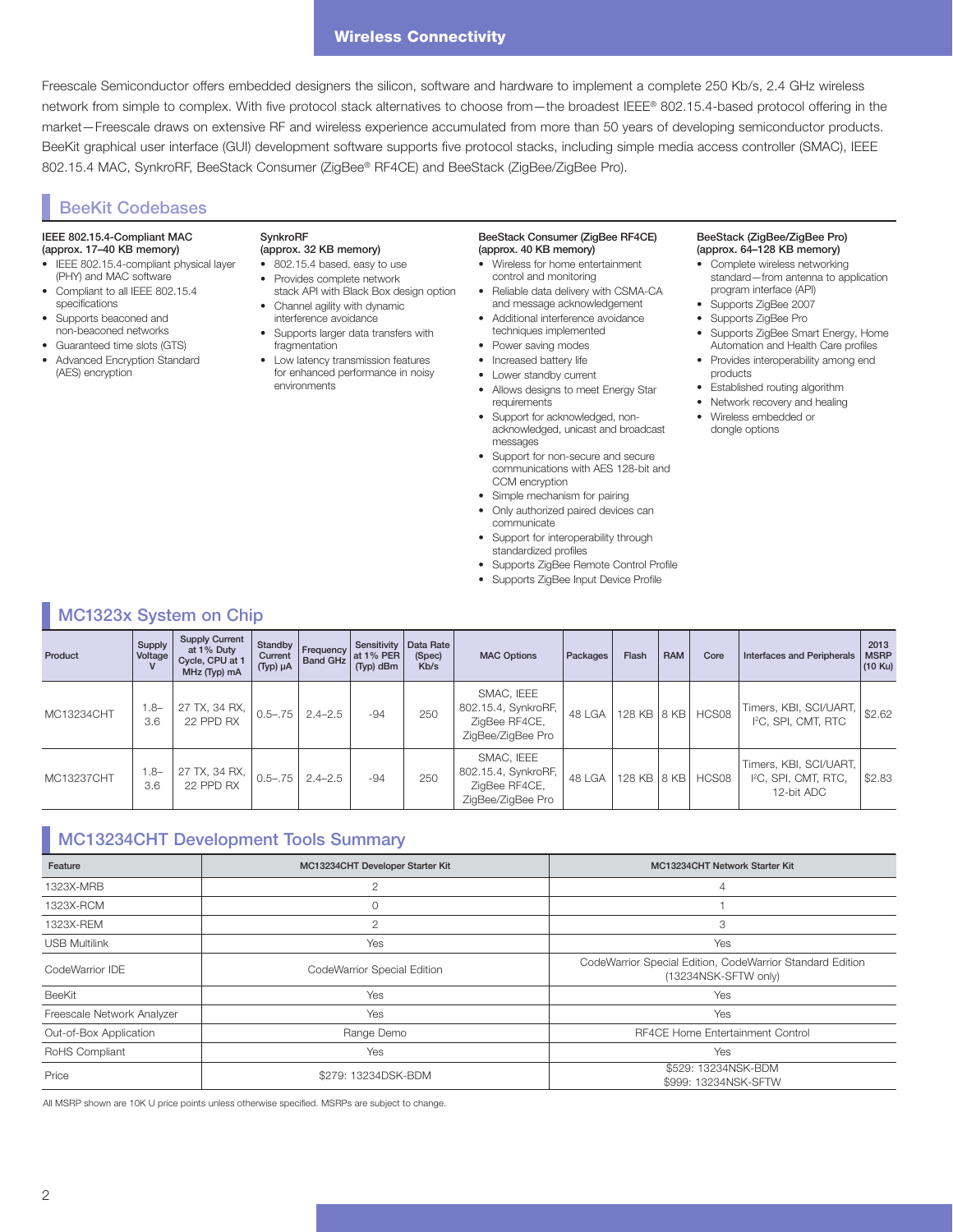## **MC13237CHT Development Tools Summary**

| Feature                    | MC13237CHT Development Kit                                                        | MC13234CHT Tower Board      | MC13234CHT Tower Kit        |  |
|----------------------------|-----------------------------------------------------------------------------------|-----------------------------|-----------------------------|--|
| 1323X-MRB-ADC              | 3                                                                                 |                             | $\mathbf{2}^{\prime}$       |  |
| 1323X-REM                  | 3                                                                                 | $\Omega$                    | $\circ$                     |  |
| TWR-RF-MRB                 | $\circ$                                                                           |                             | $\mathbf{2}$                |  |
| <b>USB Multilink</b>       | Yes                                                                               | <b>No</b>                   | <b>No</b>                   |  |
| CodeWarrior IDE            | CodeWarrior Special Edition, CodeWarrior<br>Standard Edition (13237ADC-SFTW only) | CodeWarrior Special Edition | CodeWarrior Special Edition |  |
| BeeKit                     | Yes                                                                               | Yes                         | Yes                         |  |
| Freescale Network Analyzer | Yes                                                                               | Yes                         | Yes                         |  |
| Out-of Box Application     | <b>Battery Monitor</b>                                                            | None                        | Range Demo                  |  |
| RoHS Compliant             | Yes                                                                               | Yes                         | Yes                         |  |
| Price                      | \$399: 13237ADC-BDM<br>\$899: 13237ADC-SFTW                                       | \$169: TWR-13237            | \$269: TWR-13237-KIT        |  |

### **MC1320x Transceivers**

| Product           | Supply<br>Voltage V | <b>Supply Current</b><br>at 1% Duty Cycle<br>(Typ) mA | Standyby<br>Current (Typ)<br>μA | Frequency<br><b>Band GHz</b> | Sensitivity @ 1%<br>PER (Typ) dBm | Control<br>Interface | Data Rate<br>(Spec) Kb/s | <b>TX/RX</b><br>Switch | <b>MAC Options</b>                              | Packages | <b>USD</b><br><b>MSRP</b> |
|-------------------|---------------------|-------------------------------------------------------|---------------------------------|------------------------------|-----------------------------------|----------------------|--------------------------|------------------------|-------------------------------------------------|----------|---------------------------|
| MC13201FC 2.0-3.4 |                     | 30 TX, 37 RX                                          | $0.2 - 0.675$                   | $2.4 - 2.5$                  | -91                               | <b>SP</b>            | 250                      | Yes                    | <b>SMAC</b>                                     | 32 QFN   | \$1.25                    |
| MC13202FC 2.0-3.4 |                     | 30 TX, 37 RX                                          | $0.2 - 0.675$                   | $2.4 - 2.5$                  | $-92$                             | SP                   | 250                      | Yes                    | SMAC, IEEE 802.15.4, SynkroRF,<br>RF4CE, ZigBee | 32 QFN   | \$1.43                    |

## MC1320x Development Kit Features

| Feature         | 1320x RF Daughter Card Kit |  |  |  |  |  |
|-----------------|----------------------------|--|--|--|--|--|
| <b>BeeKit</b>   | Yes                        |  |  |  |  |  |
| RoHS Compliant  | Yes                        |  |  |  |  |  |
| USD MSRP-Part # | \$79: 1320xRFC             |  |  |  |  |  |

All MSRP shown are 10K U price points unless otherwise specified. MSRPs are subject to change.